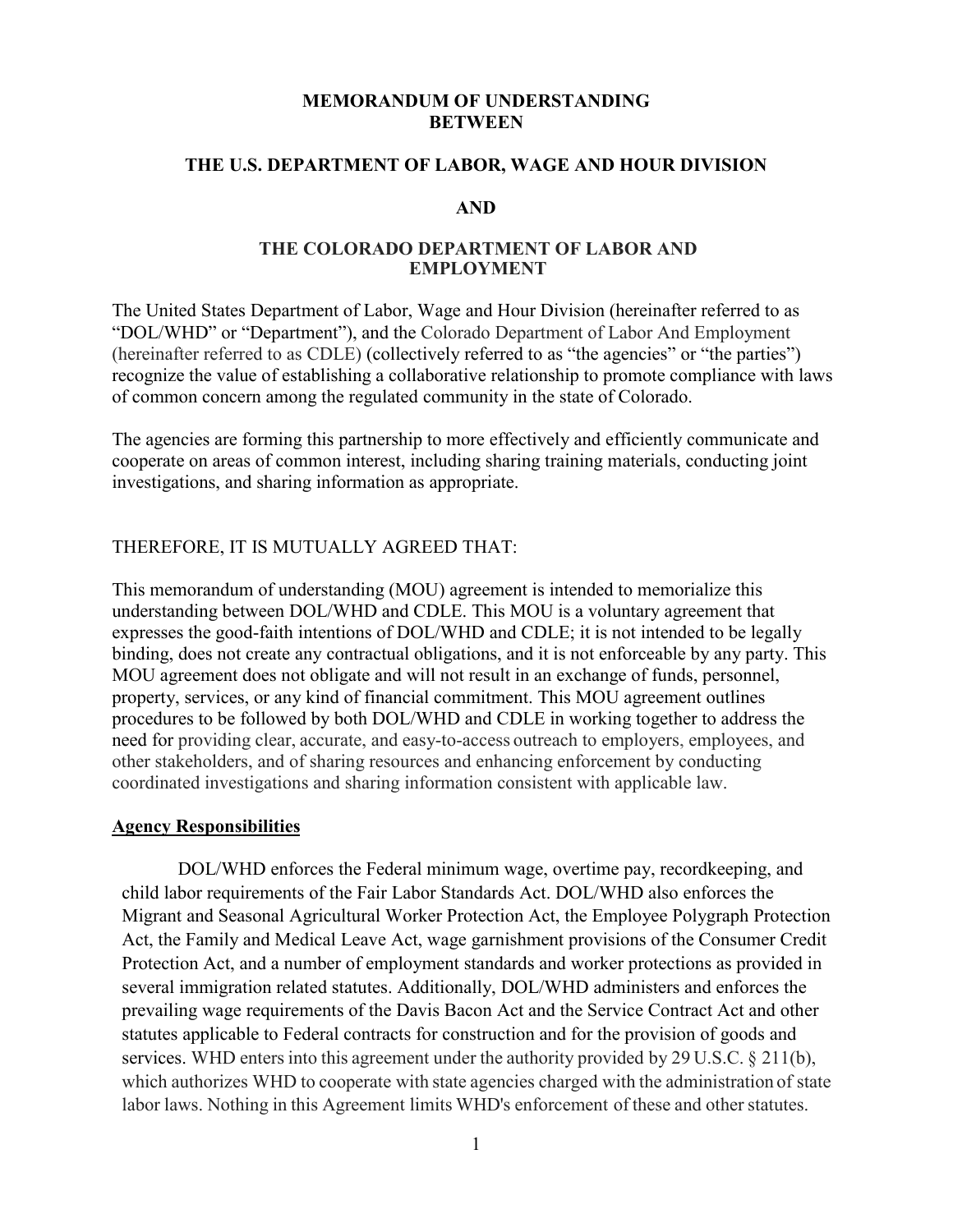CDLE is responsible for administering and enforcing within Colorado the Workers' Compensation Act, the Colorado Employment Security Act, and laws and regulations governing wages and employment eligibility.

## **I. Purpose**

The purpose of the MOU is to maximize and improve the enforcement of the laws administered by DOL's DOL/WHD and by CDLE. This agreement will also encourage enhanced law enforcement and greater coordination between the agencies.

## **II. Outreach and Education**

- • When appropriate and feasible, the agencies agree to jointly disseminate outreach materials, conduct joint outreach presentations, and prepare and distribute publications of common concern for the regulated community.
- agency's website linking users directly to the outreach materials in areas of mutual • The agencies agree to provide, where feasible and appropriate, a hyperlink on each jurisdiction and concern.
- include the opinions, results, findings and/or interpretations of data arising from the responsibility of the party carrying out the activity and do not necessarily represent the • All public materials bearing the United States Department of Labor ("USDOL") or WHD name, logo, or seal must be approved in advance by WHD. All materials bearing the CDLE name or logo must be approved in advance by CDLE. Any such materials that results of activities carried out under the Agreement shall state that they are the opinions, interpretation, or policy of the other partner.

## **III. Points of Contact (POCs)**

- activities. The agencies will notify each other in the event of the separation or long-term • The agencies will designate a contact person responsible for coordinating the partnership absence of their contact persons.
- The agencies will designate a representative to meet annually to review areas of mutual concern and the terms and conditions of the partnership.

## **IV. Enforcement**

Where appropriate and to the extent allowable under law,

- The agencies may conduct joint or coordinated investigations annually in the State of Colorado if appropriate or if opportunity provides.
- with enforcement, where appropriate and to the extent allowable under law. • The agencies may coordinate their respective enforcement activities and assist each other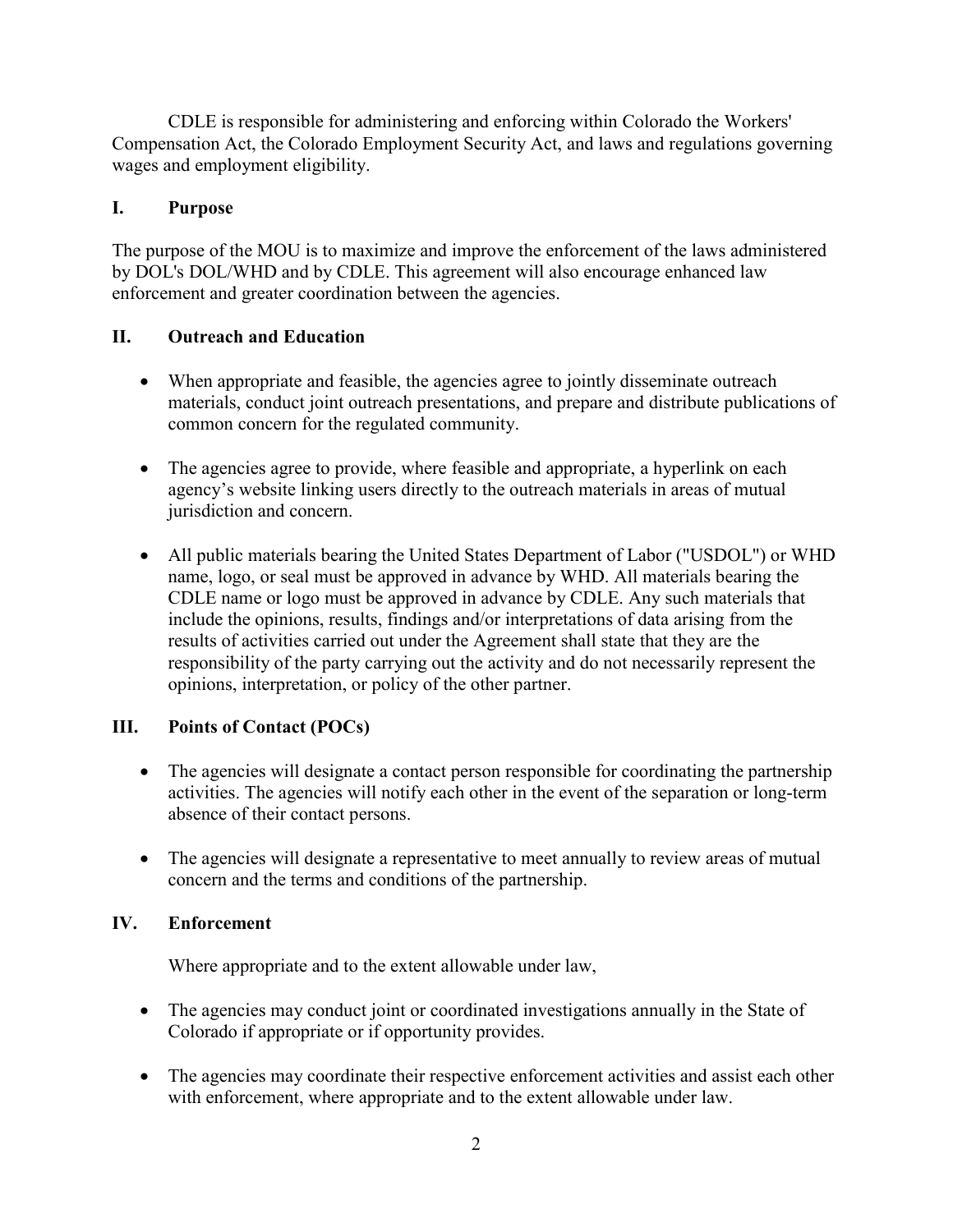• The agencies will make referrals of potential violations of each other's statutes, where appropriate.

# **V. Information**

- The agencies agree to exchange information on laws and regulations of common concern to the agencies, to the extent practicable.
- The agencies will establish a methodology for exchanging investigative leads, complaints, and referrals of possible violations, to the extent allowable by law or policy.
- The agencies will exchange information (statistical data) on incidence of violations in specific industries and geographic areas, if possible.

# **VI. Training**

- Joint training may be conducted to educate staff members of both agencies about the laws and regulations enforced by both, and to discuss issues of common concern.
- • The agencies will exchange information related to policy or regulatory changes to State or Federal laws, to the extent permissible.

# **VII. Previous Agreements**

 • This agreement replaces and supersedes any previous Partnership Agreement MOU between the parties.

# **VIII. Effect of MOU Agreement**

- This MOU agreement does not authorize the expenditure or reimbursement of any funds. Nothing in this agreement obligates the parties to expend appropriations or enter into any contract or other obligations.
- By entering into this partnership, the agencies do not imply an endorsement or promotion by either agency of the policies, programs, or services of the other.
- Nothing in this MOU agreement is intended to diminish or otherwise affect the authority of either agency to implement its respective statutory or regulatory functions.
- • This MOU agreement is not intended to be legally binding and does not confer any rights on any private person.
- • This MOU agreement is not intended to confer any rights against the United States, its agencies, or its officers upon any private person.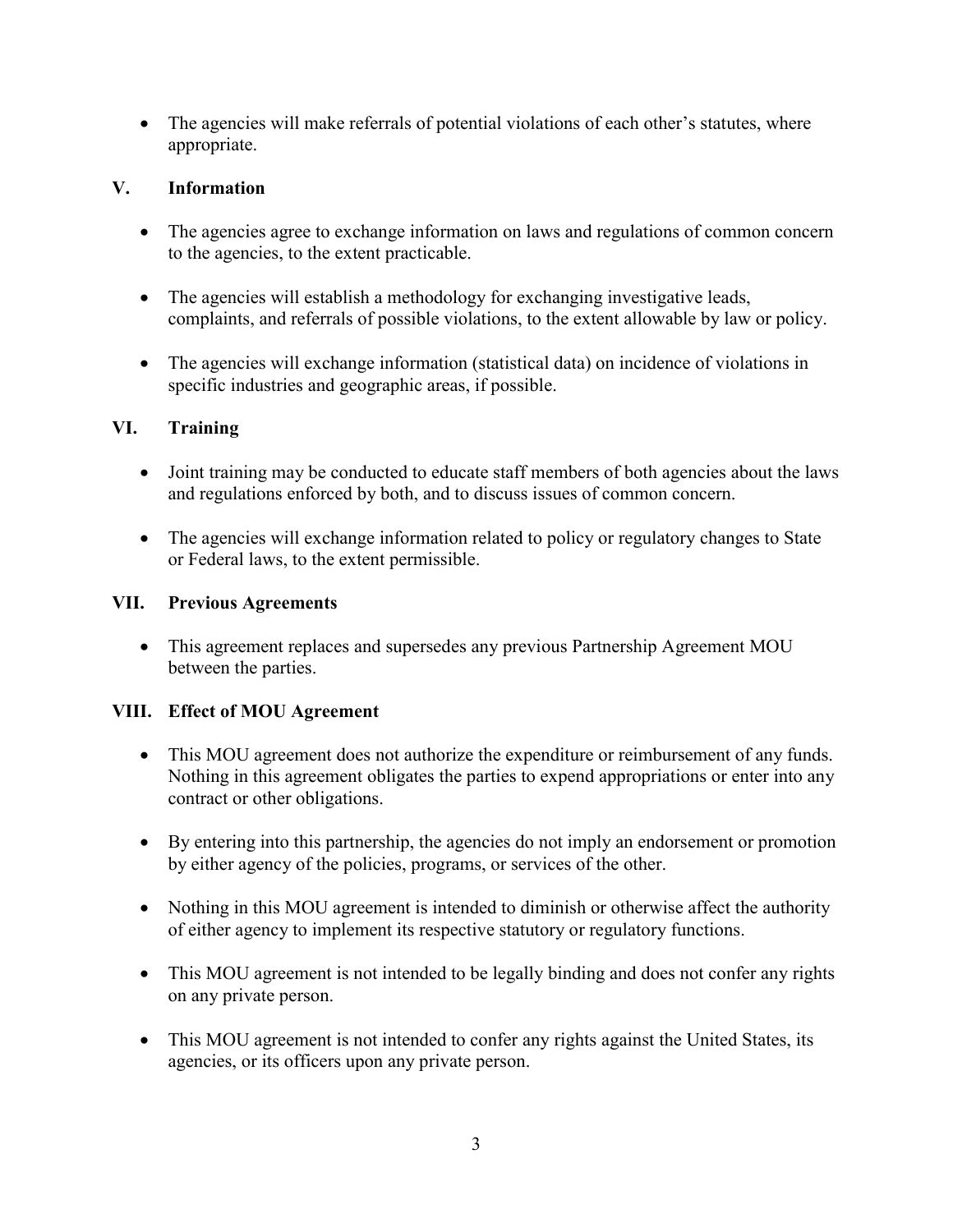- affecting the agencies' normal operations or decisions in carrying out their statutory or regulatory duties, or duties under any Executive Order. This MOU agreement also does • Nothing in this MOU agreement will be interpreted as limiting, superseding, or otherwise not limit or restrict the parties from participating in similar activities or arrangements with other entities.
- This agreement will be executed in full compliance with the Privacy Act of 1974, the Freedom of Information Act, the Federal Records Act, and any other applicable federal laws and state laws.
- This MOU agreement contains all the terms and conditions agreed upon by the agencies concerning the subject matter of the agreement. No other understandings, oral or otherwise, regarding the subject matter of this agreement shall be deemed to exist or be binding upon the agencies. This agreement is not intended to confer any right upon any private person or other third party.

### **IX. Exchange of Information**

 recognize the importance of being able to provide information to other law enforcement To the extent permitted by law, the agencies understand that in order to effectuate the purposes and provisions of this MOU, it will be necessary, from time to time, to exchange information, some of which may be considered confidential. It is the policy of each of the parties to cooperate with other government agencies to the fullest extent possible under the law, subject to the general limitation that any such cooperation must be consistent with its own statutory obligations and enforcement efforts. It is the view of the parties that an exchange of information in which both agencies are proceeding with a common legal interest is to their mutual benefit. The agencies to this MOU agreement bodies without waiving the privilege of otherwise protected material or make a public disclosure.

 obligations and enforcement efforts. It is DOL/WHD's and CDLE's view that an It is the policy of DOL/WHD and CDLE to cooperate with other government agencies to the fullest extent possible under the law, subject to the general limitation that any such cooperation must be consistent with the DOL/WHD's and CDLE's own statutory exchange of information in cases in which both entities are proceeding on basically the same matter is to our mutual benefit. There is a need for DOL/WHD and CDLE to provide information to other law enforcement bodies without making a public disclosure.

 regarding the handling of such information, the agencies agree as follows: In consideration of these concerns, and subject to any applicable laws and regulations

- 1. The agencies agree to exchange information on laws and regulations of common concern and interest, to the extent practicable and allowable by law and policy.
- 2. The parties will be available to discuss and provide information to one another on topics of mutual interest, overlapping jurisdiction, or certain areas of expertise, when able.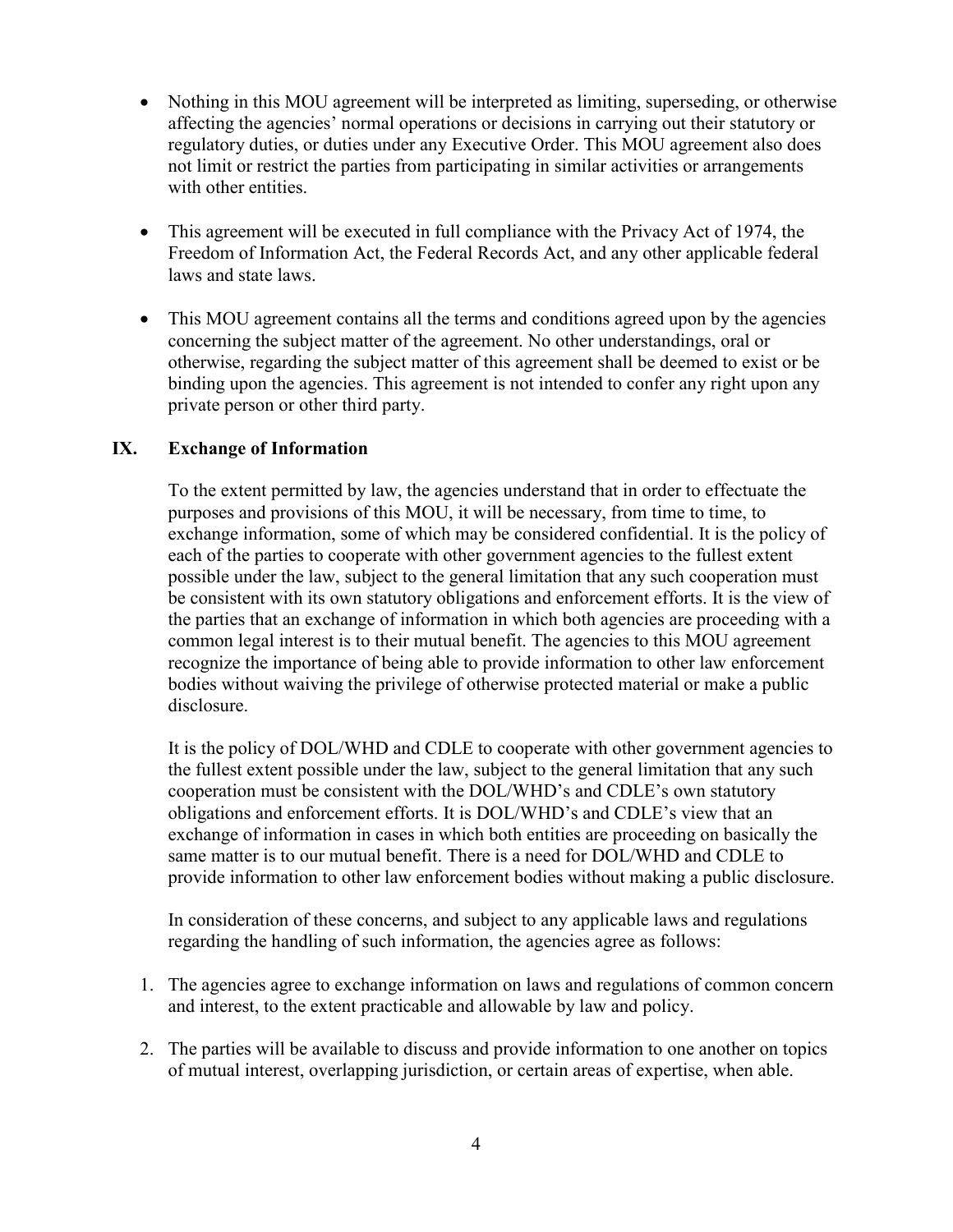- disclosure under the Freedom of Information Act, 5 U.S.C.552. 3. Exchange of information to one another pursuant to this MOU is not considered a public
- except as required by law including, but not limited to, the Freedom of Information Act. Upon receipt of a public disclosure request, CDLE agrees to provide DOL/ WHD 4. When confidential information is exchanged it will not be released to the public, or to any third party, without the express permission of the agency providing that information, with notice of the request and an opportunity to pursue legal action to prevent the release of information.
- agency"), a court order, or as required by law, including the Freedom of Information Act. 5. When confidential information is exchanged, it shall be used and accessed only for the limited purposes of carrying out activities pursuant to this agreement as described herein. The information shall not be duplicated or re-disclosed without the express written consent or authority of the agency providing the information (hereinafter the "donor
- from disclosure to the public or other unauthorized persons under federal and state laws. 6. Confidential information means information that may be privileged or otherwise exempt Confidential information may include: the identity of persons who have given information to the agencies in confidence or under circumstances in which confidentiality can be implied; any employee statements in enforcement files that were obtained under these conditions; internal opinions, policy statements, memoranda, and recommendations of federal or state employees, including (but not limited to) investigators and supervisors; any records that would otherwise not be subject to disclosure under law as non-final, intra- or inter-agency documents; information or records covered by the attorney-client privilege and the attorney work-product privilege; personal information protected by any relevant law or regulation; individually identifiable health information; and confidential business information and trade secrets.
- regulation. 7. Confidential Unemployment Compensation (UC) information, as defined in 20 CFR 603.2(b), means any unemployment compensation information, as defined in 20 CFR 603.2(j), required to be kept confidential under 20 CFR 603.4 or its successor law or
- regulation.<br>8. In the event that there is a public proceeding, such as a trial, in which certain records, such as confidential information, may be used or testimony of DOL/WHD's employees sought, DOL/WHD requires that CDLE notify DOL/WHD.
- such as confidential information, may be used or testimony of CDLE employees sought, 9. In the event that there is a public proceeding, such as a trial, in which certain records, CDLE requires that DOL/WHD notify CDLE.
- 10. Should either party receive a request or subpoena that would, fairly construed, seek production of privileged information that it received pursuant to this MOU agreement, the party receiving such a request or subpoena shall take reasonable measures, including but not limited to asserting the common interest privilege, to preclude or restrict the production of such information for ten (10) business days, and shall promptly notify the donor agency that such a request or subpoena has been received, so that the donor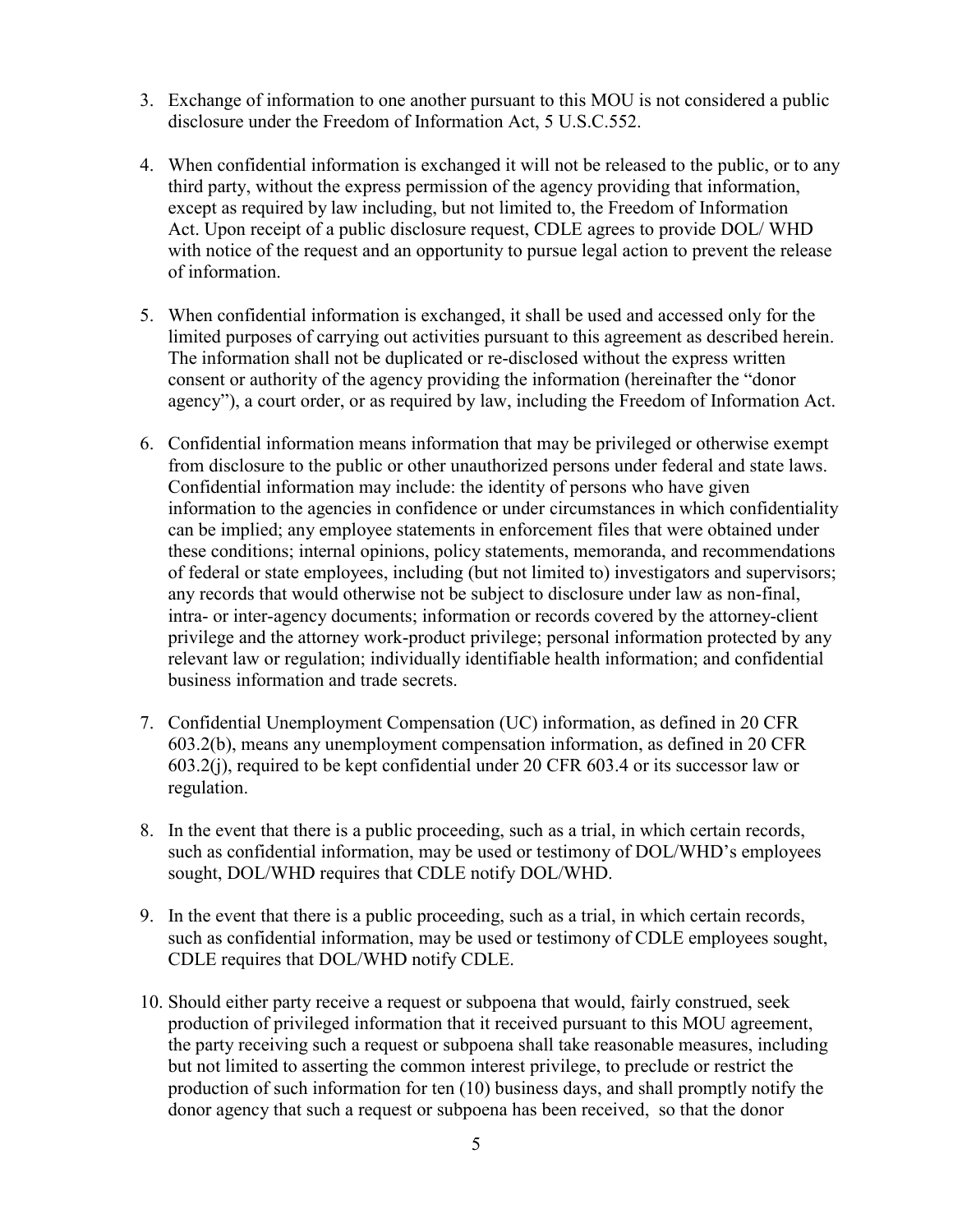agency may file any appropriate objections or motions, or take any other appropriate steps, to preclude or condition the production of such information.

- 11. Neither party shall have authority to waive any applicable privilege or doctrine on behalf of the other party, nor shall any waiver of an applicable privilege or doctrine by the conduct of one party be construed to apply to the other party.
- 12. The agencies will notify one another, through the agency POC identified in this MOU, upon commencement of litigation, a hearing, or other proceeding that may involve the release, through subpoena, introduction of written evidence, or testimony, of information exchanged under this agreement.
- 13. In addition to the requirements above, Confidential Unemployment Compensation information may be exchanged only subject to the confidentiality requirements of 20 CFR 603.4, C.R.S. § 8-72-107, C.R.S. § 8-47-203, C.R.S. § 24-72-101, et seq., and any applicable state laws.
- 14. For information security purposes, information (including paper-based documents and electronic information such as emails and CDs) exchanged pursuant to this MOU agreement remains the responsibility of the donor agency while in transit. The agencies agree to establish a communication protocol for notifying each agency's designated POC when information is sent to or received from that agency, including information on the form of the transfer and the media type and quantity (when appropriate). An agency expecting to receive information will notify the donor agency if the information is not received as of the next business date following the agreed upon delivery date. Confidential data will be destroyed no later than thirty (30) days after its use and may be transmitted via secure FTP. Use includes the time period required for compliance with federal records retention periods. Confidential data will not be electronically mailed, unless encrypted using approved encryption standards.
- that information by the agency that received it. 15. For information security purposes, after an agency receives information from the donor agency, the donor agency retains no responsibility for any security incidents, inadvertent disclosure, or the physical and information technology safeguards in place for protecting
- data exchanged pursuant to this MOU agreement, the agency experiencing the incident or 16. However, in the event that the agency receiving the information experiences a security incident or disaster that results in the suspected or confirmed inadvertent disclosure of the disaster will send formal written electronic notification to the donor agency's designated contact person immediately within 3 days after detection of the incident or disaster. The written electronic notification will describe the security incident or disaster in detail including what data exchanged pursuant to this MOU agreement may have been inadvertently disclosed.
- 17. At the conclusion of an investigation and prosecution by either party, the receiving agency will return any and all confidential information to the donor agency, except as required by law